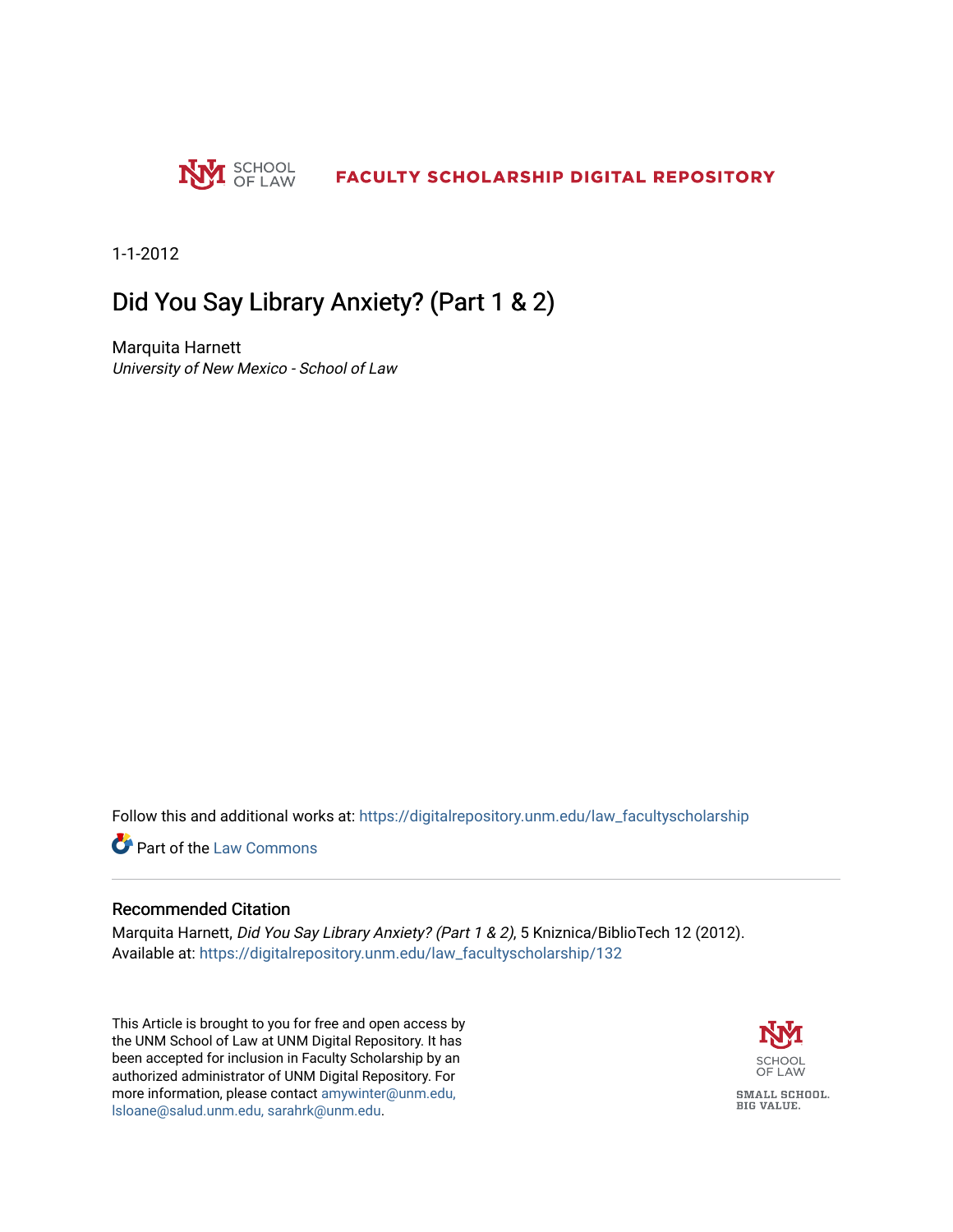# **"Did You Say Library Anxiety?" - Part One by Marquita Harnett**

Posted March 1, 2005 at 9:28 AM [http://lsobibliotech.blogspot.com/2005/03/did-you-say-library-anxiety-part](http://lsobibliotech.blogspot.com/2005/03/did-you-say-library-anxiety-part-one.html)[one.html](http://lsobibliotech.blogspot.com/2005/03/did-you-say-library-anxiety-part-one.html)

Most people are familiar with the terms test anxiety, math anxiety, performance anxiety, computer anxiety, or even social anxiety. But mention "library anxiety" and you'll likely get a response similar to, "Library what?" Library anxiety is not a wellknown phenomenon, even among librarians. The bulk of research on library anxiety has concentrated on the problem as it applies to university students, but it's not hard to imagine that it manifests itself in library patrons across the board. Where did this idea come from, how can librarians identify it, what steps can be taken to reduce it and what can the library community learn from it?

Although it has been cited in the literature as far back as 1972 , the term library anxiety was first identified in 1986 by Constance A. Mellon. Virtually every article or study on the subject since then has referenced Mellon's work in this area. Her studies showed that most students felt that other students knew more about library searching than they did and that to ask for help would be to reveal their stupidity. She also found that contact with reference librarians was more effective in alleviating library anxiety than the bibliographic instruction sessions conducted by their teachers.

There are other names in the field such as Carol C. Kuhlthau, who found that students' ability to process information from the aspects of mental, creative and physical locating operations is hampered by their feelings, thoughts, and actions. In 1992, Sharon L. Bostick devised a valid and reliable instrument to measure Mellon's theory of library anxiety. The basis of her doctoral dissertation, she developed a 43 item, 5 point Likert-format test instrument that defines levels of library anxiety. Her instrument showed that it is possible to identify library anxiety and to measure it quantitatively. She identified five factors that contribute to library anxiety: 1) Affective Barriers; 2) Mechanical Barriers; 3) Comfort with the Library; 4) Knowledge of the Library; and 5) Barriers with staff.

"Affective barriers" measures the feelings of adequacy when using the library. As we will see, affective barriers come in to play with all of the other factors, each of which will be described in greater detail.

Mechanical Barriers: The ability to locate and use library equipment is hampered by the physical barriers libraries present. Students search for copy machines and upon locating them they learn that they need specific change to use them, or must purchase a copy card. Overuse of these machines results in the instructions being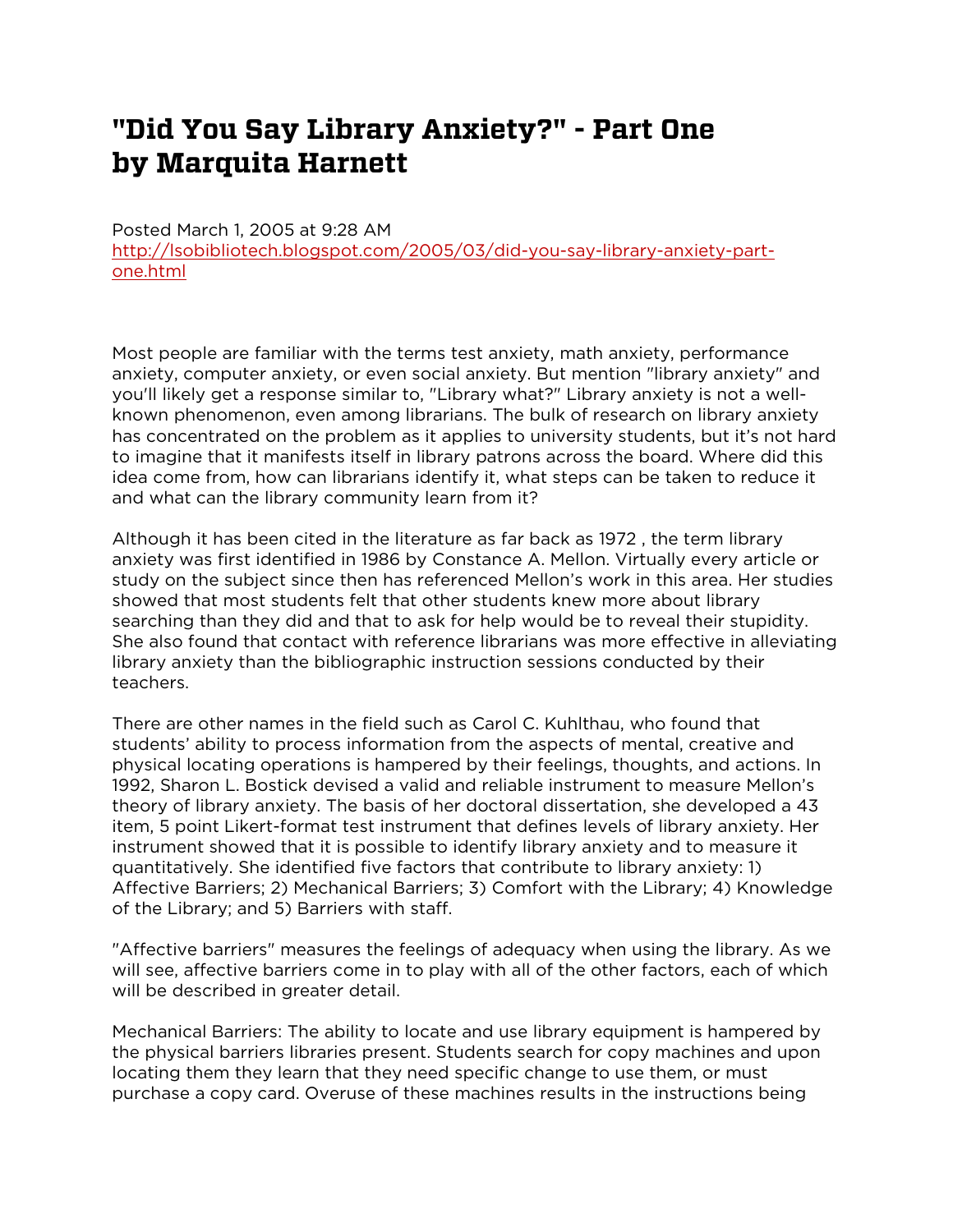worn and unreadable, or simply prone to breaking down. Printing documents from a computer in the lab means having to know how and where to retrieve the output, and how to pay for it. Microforms present problems in that many new college students don't understand what microforms are, how to use them, or which of the different types of machines should be used to access the microform. Consider that microfilm can be viewed by several different types of machine and the differences in how to load them. Instructions for using these machines may or may not be posted on or near the machine, and again overuse makes them prone to breaking down. Library equipment should be monitored by library staff to provide assistance to patrons who may feel uncomfortable asking for help.

Comfort with the Library: Library anxiety shows up as feelings such as fear or phobia, confusion, anger or frustration, having a sense of inadequacy or incompetence, overwhelm, isolation, ignorance, shame and feeling lost are all reported symptoms. Students get frustrated trying to locate the reserve desk, the circulation desk, where the government information department is, or how to find newspapers, or periodicals. Appropriately placed and easily viewed signs would allay many of these frustrations. An orientation panel containing a floor plan of the library and a map key for specific areas would also help orient patrons.

Library jargon is also responsible for causing discomfort with the library. It appears in signage, on informational handouts, on the library's webpage and in the catalog. Librarians understand that reference means "ask us a question about anything", but few students do. In fact, less than half of all students in a fifty-minute bibliographic instruction session held over three years knew what the term "reference" meant. University students often confuse "reference" with "reserve". Further, they don't realize there are print reserves and electronic reserves and don't know where or how to access either. Another area of confusion is the phrase "in library use" as found in the catalog. Patrons may believe that someone else is already using it in the library so they can't get it; or they try to check it out and find that it is non-circulating. Few students understand the difference between magazines and journals or that the term "periodical" encompasses both. Students have been seen walking past the circulation sign searching for the place to check out books. Databases offer "remote usage" for those patrons who wish to have access from home, however there is no explanation for what remote usage means, nor is there a detailed explanation of what is required in order to use a database remotely. Acronyms such as MLA, APA, ILL, etc. should be explained to students since it is unlikely that they will ask and risk feeling that they are asking a stupid question. Several universities, recognizing the confusion library terminology can cause, have published web pages of library glossaries, in order to avoid negative perceptions of the library.

Knowledge of the Library: The physical layout of the library can cause intimidation and confusion, and in a university library, the sheer size can be overwhelming. At the University of New Mexico the reference collection is located behind the reference desk, just inside the main doors. A common misconception of new students is that the reference collection is everything the library owns, not realizing that there are two additional upper floors and two floors below the main floor. This is understandable when you consider that a typical high school library is of similar size to a university reference collection. Seldom are incoming freshmen given a formal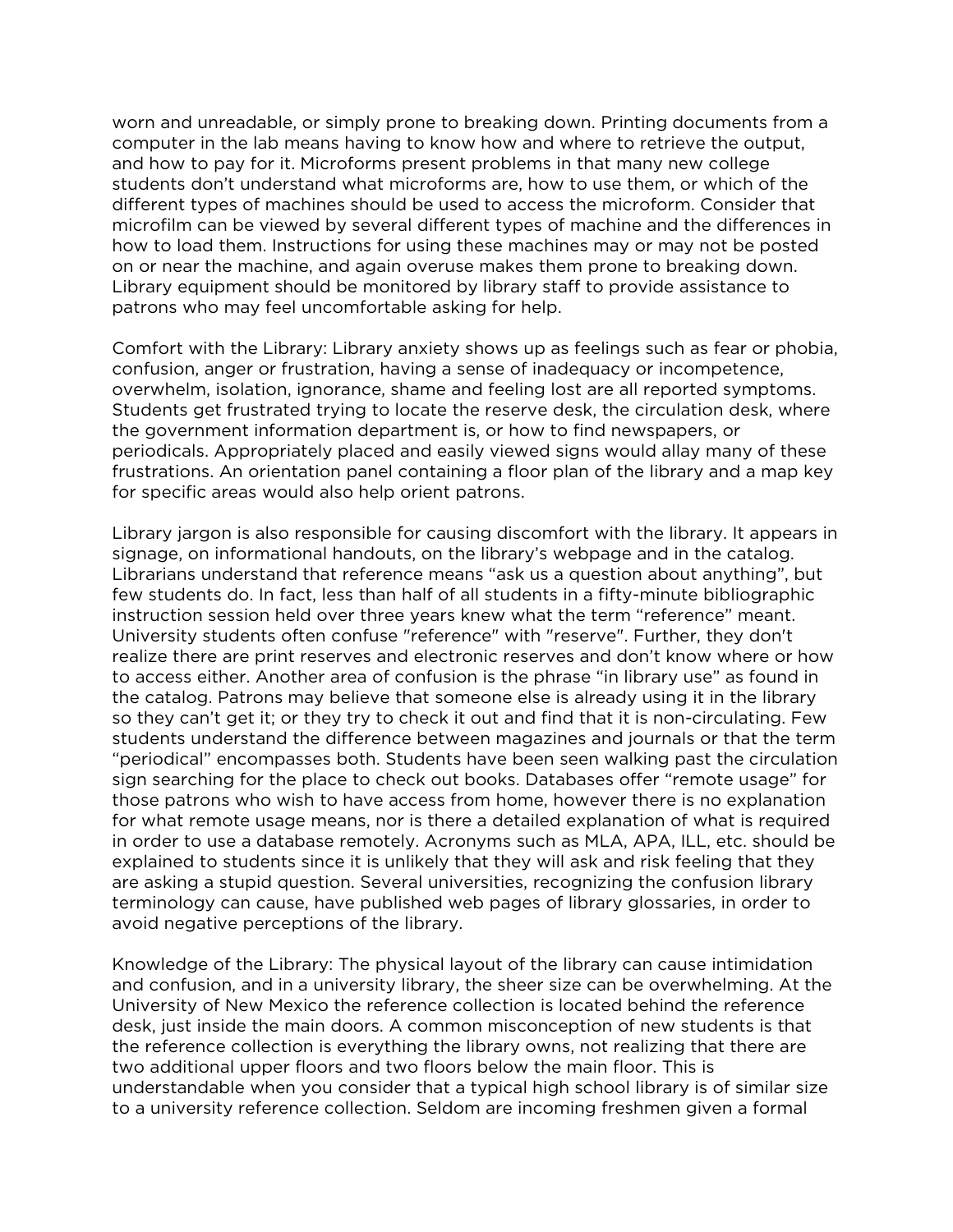tour of the main university library, or advised that other, more specialized libraries might exist on campus.

Library classification systems can also contribute to patron confusion and feelings of helplessness. Many incoming freshmen have never used the Library of Congress classification system. From kindergarten through high school their school libraries as well as their public libraries are generally organized according to the Dewey Decimal classification system. They don't understand the LC system or recognize that the call numbers begin with letters rather than numbers. Mellon relates an account of an incoming freshman who came to her for reference assistance asking her where she could find room 231. Mellon explained to the girl that the university library didn't have a room 231. The girl, visibly upset and frustrated declared that there must be a room 231 because the book she was looking for was in that room according to the catalog. Mellon asked the girl to show her where she got her information and realized that the girl was talking about the call number RM 231. When you throw into the mix the Su-Docs classification system for government information, students may attempt to reconcile the agency letter with an LC number, but frustration soon takes over and they give up.

Although most college students have grown up with some type of computerized catalog system, this is not necessarily the case of older patrons. Many are not familiar with the computerized catalogs that populate the majority of all libraries these days. OPAC's often have different interfaces, and the quantity and specificity of information varies greatly. The best OPAC's are clearly labeled, simple to use and provide detailed information as to how to find the requested item. Online databases also contribute to library anxiety. Like online catalogs, many databases have different interfaces making it necessary for patrons to be trained in how to use them. The strategies of broadening and narrowing searches, keyword searching versus subject searching, Boolean logic requires training. When a student is required to do research for perhaps one significant paper a year, it does not give them the time to develop proficiency in utilizing databases effectively. Although most databases offer help pages, the terminology is often ambiguous to new college students and can be confusing for young and older adults in public libraries. When an article is found in a database, few realize that it is merely an abstract of the article and will not provide the full-text of the article. In those cases, they must find out if their library carries the journal the article is in. Reference librarians experience students arriving at the reference desk with the name of the article and the journal title, feeling quite pleased that they understand the process, only to be told they also need the date, the volume number and the page numbers to find the article they need.

Staff Barriers: The library user's first impression upon entering any library should be welcoming, and reference librarians can have the biggest impact on library patrons, as they are usually the first point of contact upon entering the library. It can be argued that the brunt of the responsibility for a patron's positive or negative library experience falls to us. Approachability issues include both verbal and non-verbal communication. Verbal communication includes the use of library jargon and the degree of skill with the reference interview. Positive, non-verbal communication exhibits itself through certain behaviors such as raised eyebrows, eye contact, nodding, and smiling. These have been found to attract a large number of patrons.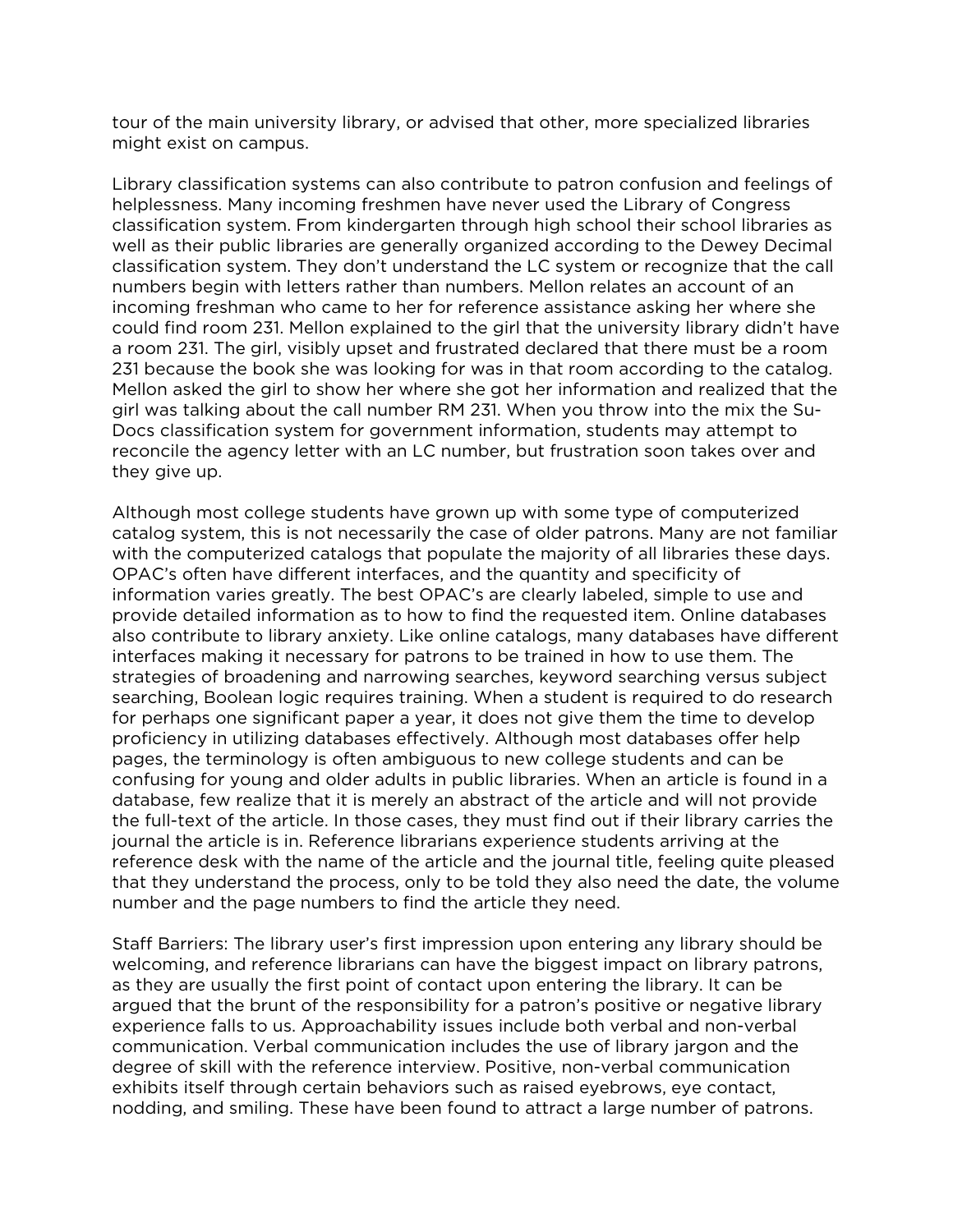Indeed the literature is rife with recommendations that reference personnel employ approachable body language in order to attract patron's questions, especially eye contact and smiling. Further, as Mellon's research indicated, there is a fear that any question for reference staff may be considered stupid, or the patron is simply reluctant to bother the librarian. Although few librarians would want their patrons to feel this way, it has been argued that this message must be getting through to users, either through wording or action. Librarians should have the ability to read both nonverbal and verbal cues of the student, and they should also be aware of the cues they are sending. Reference librarians may feel they don't have the time to answer questions adequately due to other patrons waiting in line. Staff rotation on the reference desk creates inconsistency when the patron returns for further questions, only to find the librarian they had consulted with earlier has now gone. Skilled reference interview techniques are required because patrons not only have difficulty specifying the information they want, they often can not explain what they don't know. Although one desired outcome of a reference interaction is to enable the user to transfer what is learned from the interaction into a new situation, an equally important outcome is for the user to read librarian's signals as "I'm here to help you" rather than "I'm too busy".

These are just a few cited examples of the myriad ways patrons feel intimidated by the library as place. In the second part of this article we will see what we as librarians can learn from the study of library anxiety.

#### **References**

- Swope, M.J. and Katzer, J. (Winter 1972). Why Don't They Ask Questions? The Silent Majority.. RQ, 12(2), 161-166.
- Hernon, P. and Pastine, M. (March 1977). Student Perceptions of Academic Librarians. College & Research Libraries, 38(2), 129-139.
- Kuhlthau, C. C. (1991). Inside the search process: Information seeking from the user's perspective. Journal of the American Society for Information Science 42(5) 361-371.
- Bostick, S.L. (1992). The development and validation of the Library Anxiety Scale. In Marjorie E. Murfin (Ed.), Research in reference effectiveness: proceedings of a preconference sponsored by the Research and Statistics Committee, Management and Operation of Public Services Section, Reference and Adult Services Division. (pp. 1-7). San Francisco: American Library Association.
- Jiao, Q. G. and Onwuegbuzie, A.J. ( 1997). Antecedents of library anxiety. Library Quarterly p. 385
- Kupersmith, J. (Winter 1987). Library Anxiety and Library Graphics The Graphic Approach, Research Strategies 5. pg. 37.
- Mellon, C.A. (1987). Bibliographic instruction, the second generation. Littleton, CO: Libraries Unlimited, Inc. p.75.
- http://www.asu.edu/lib/help/liblingo.htm
- http://www.lib.utsa.edu/Research/Subject/lingo.html
- http://www.lib.utk.edu/~instruct/fys/lingo.html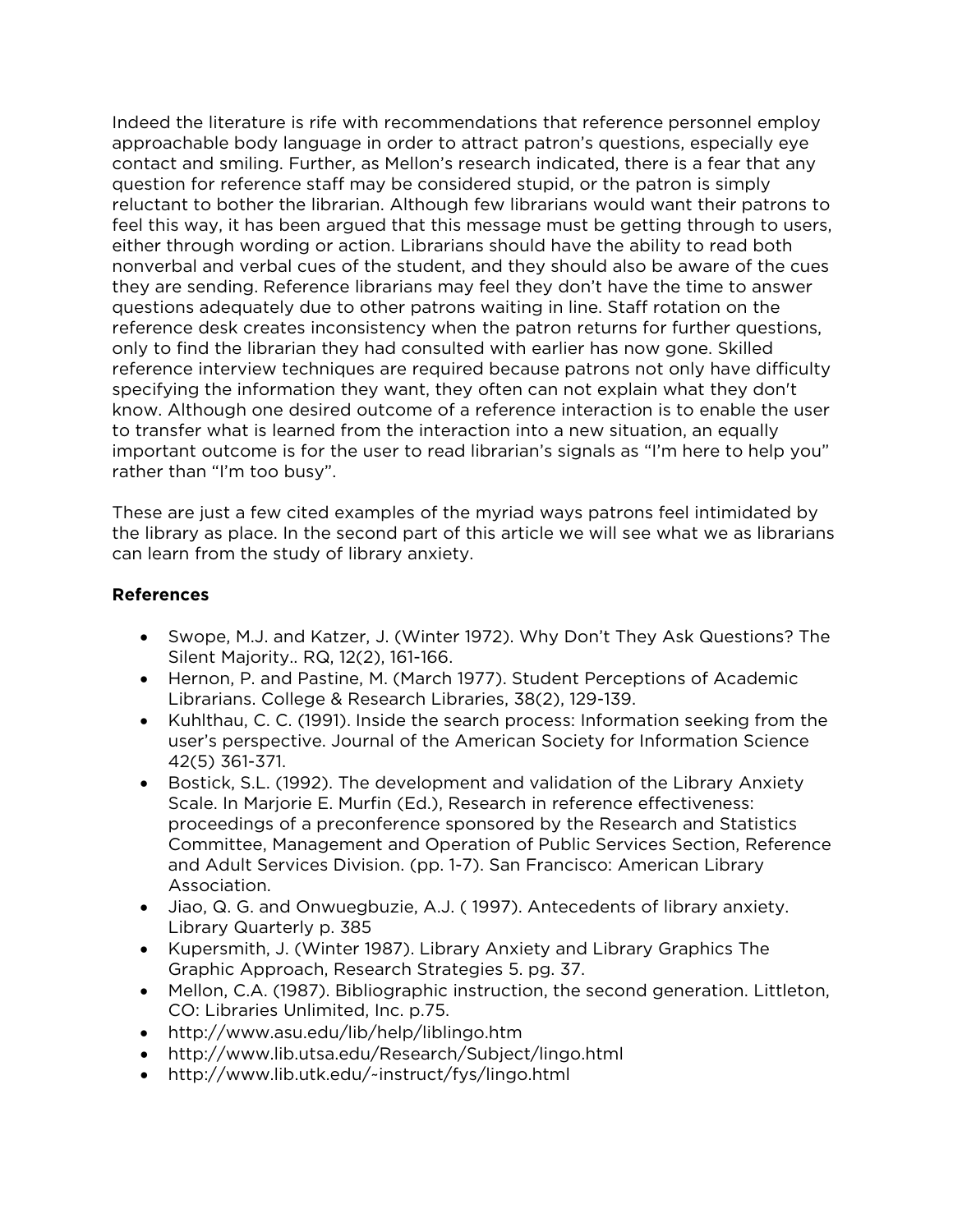- Mellon, C.A. (1989). Library anxiety and the non-traditional student. In Teresa B. Mensching (Ed.), Reaching and teaching diverse library user groups (p. 81). Ann Arbor, MI: Pierian Press
- Kazlauskas, E. (1976). An exploratory study: A kinesic analysis of academic library public service points. Journal of Academic Librarianship, 2(3), 133.
- Mellon, C.A. (Mar. 1986). Library anxiety: a grounded theory and its development. College and Research Libraries 47, 164.
- Grassian, E. S. and Kaplowitz, J. R. (2001) Information literacy instruction: theory and practice. New York: Neal-Schuman. P. 93.
- Radford, M. (Spring 1998). Approach or avoidance? The role of nonverbal communication in the academic library user's decision to initiate a reference encounter. Library Trends v. 46, no.4, p.711
- Swope, M.J. and Katzer, J. (Winter 1972). Why Don't They Ask Questions? The Silent Majority.. RQ, 12(2), p. 164.Kuhlthau, C. C. (1991). Inside the search process: Information seeking from the user's perspective. Journal of the American Society for Information Science 42(5) p. 361.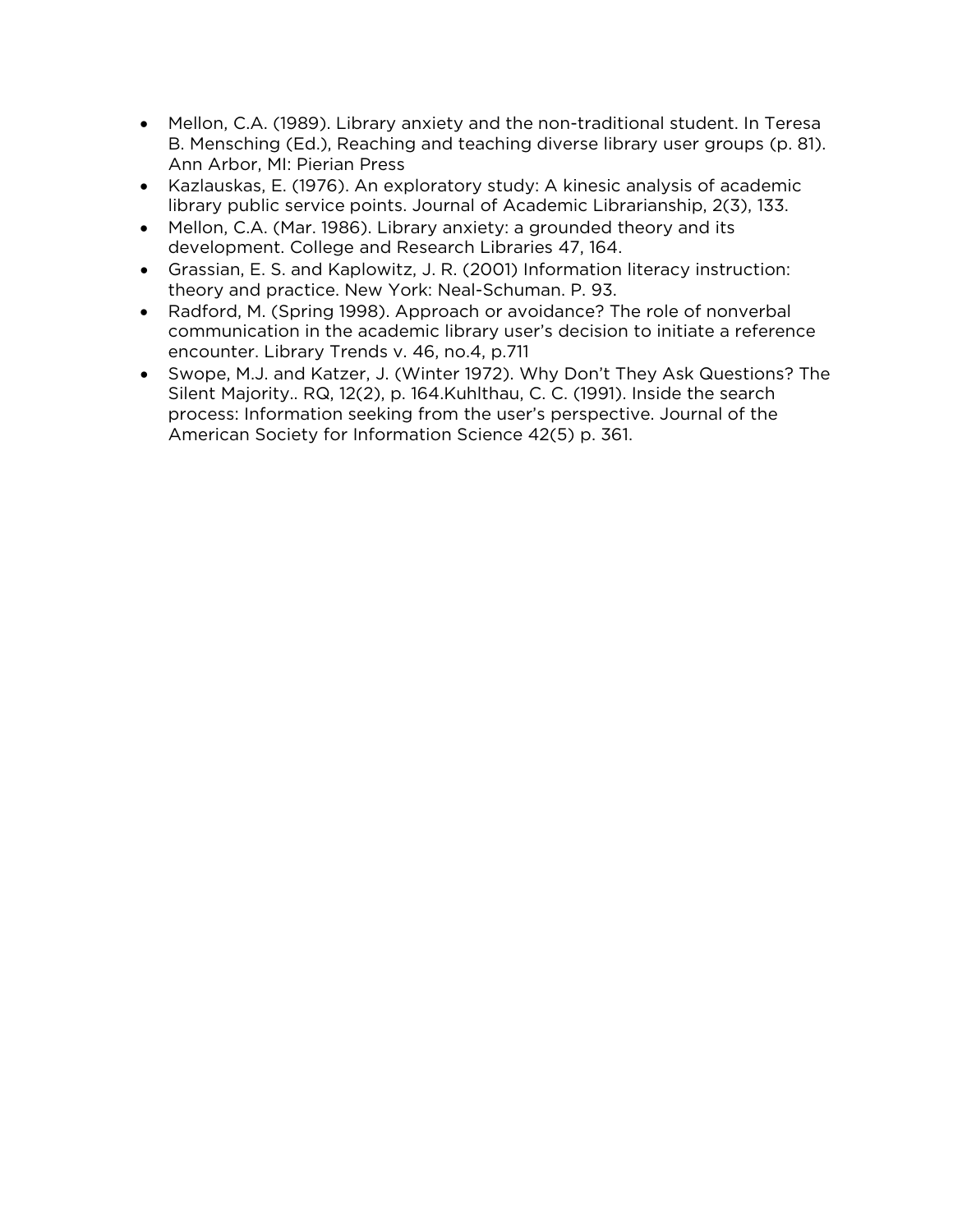# **"Did You Say Library Anxiety?" - Part Two by Marquita Harnett**

Posted March 1, 2005 at 9:26 AM

[http://lsobibliotech.blogspot.com/2005/03/did-you-say-library-anxiety-part](http://lsobibliotech.blogspot.com/2005/03/did-you-say-library-anxiety-part-two.html)[two.html](http://lsobibliotech.blogspot.com/2005/03/did-you-say-library-anxiety-part-two.html)

The discussion thus far has centered on some of the barriers that contribute to library anxiety. What are librarians learning from the study of this pervasive problem? The literature suggests that library anxiety impacts academic success or failure through learning styles and behavior anomalies. In addition, studies are showing how library anxiety is teaching librarians that best practices exist for areas such as bibliographic instruction.

Graduate students and undergraduates alike experience library anxiety. Qun G. Jiao and Anthony J. Onwuegbuzie have conducted numerous studies on this subject and found that certain behavior anomalies are linked to library anxiety, such as perfectionism and academic procrastination. It has been concluded that for socially prescribed perfectionists, the library is a threat for them and there exists a relationship between perfectionism and library anxiety . This is also consistent with the results of Mellon's study which reported that library anxious students feel that only they are inept at using the library while other students do not experience the same problems, and that this ineptness is a source of embarrassment and should be kept secret. These feelings result in a reluctance to seek help from librarians fearing that their ignorance will be exposed. In turn this anxiety, in all likelihood, leads to library avoidance.

Library avoidance behavior has also been found in the phenomena of academic procrastination. Fear of failure and task aversion resulting in procrastination has been found to be related to barriers with staff, affective barriers, comfort with the library, and knowledge of the library. Although it is unclear whether this is a causal relationship, it provides evidence that there are more than just time management and study skill issues involved, but includes cognitive-affective components.

These are only two examples of behavior anomalies shown to be linked to library anxiety. The broader perspective here is that library anxiety can lead to scholastic underachievement in students who are nervous about seeking help from a librarian and therefore tend to produce lower quality work. Constance Mellon's groundbreaking work in 1986 was the first to not only identify library anxiety, but to discover how it affects the learning process. While designing an instruction program, she discovered that anxiety students felt about the research process was considerably lessened after contact with a librarian. She then developed exercises to be done in the library and added information into these sessions about the phenomena of library anxiety assuring students that is was a common occurrence. She realized that if anxiety is present, steps must be taken to allay it before instruction can take place. Although computer based tutorials are helpful, it appears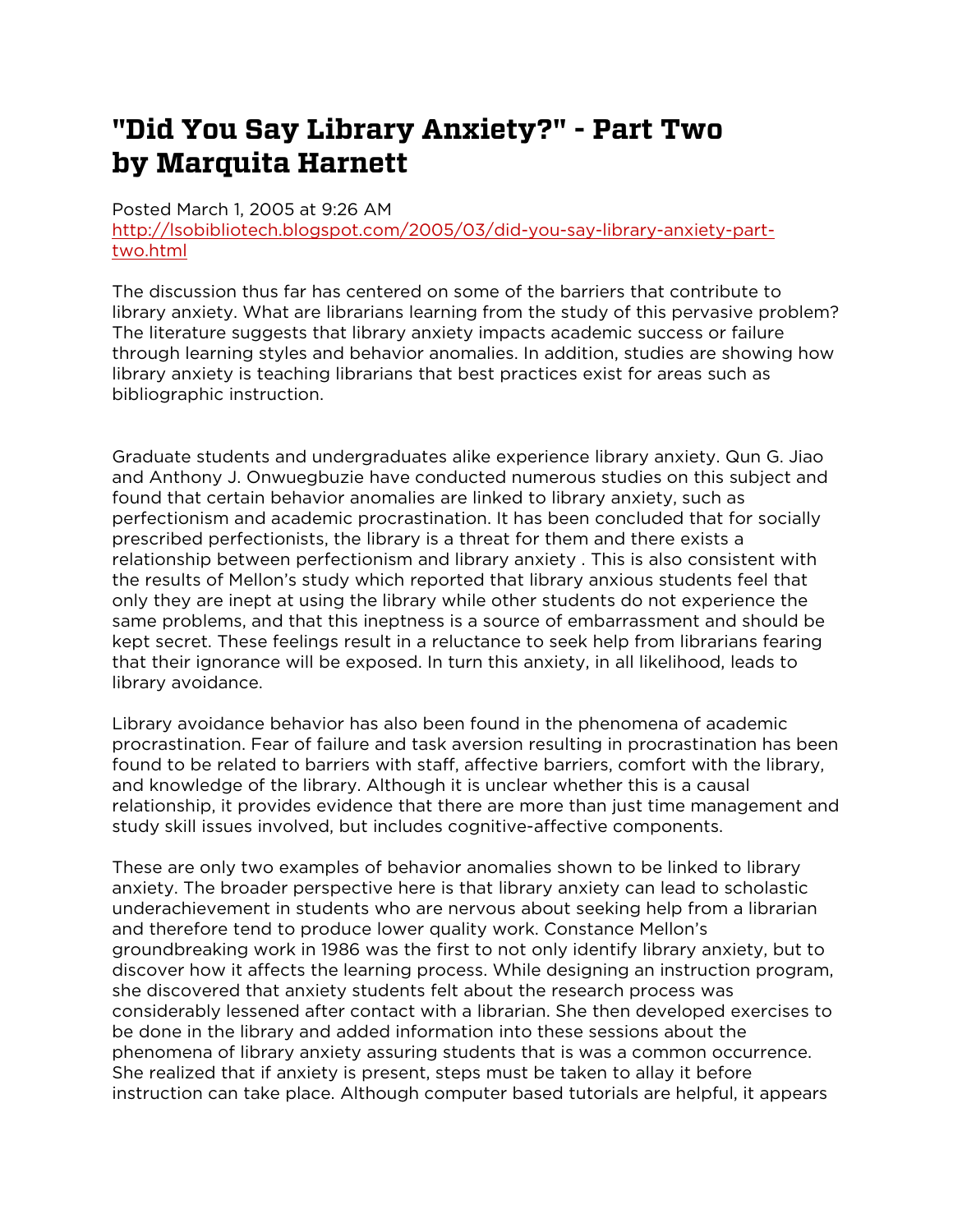that they are best utilized in conjunction with a librarian led bibliographic instruction. These sessions allow the student to make contact with librarians and require them to be in the library and become more familiar with the library surroundings. Online tutorials can be completed from any computer making it easy for students to completely avoid the library, which is counter-productive. The obvious conclusion is that the role of the librarian in relieving library anxiety is crucial and should not be overlooked.

There are countless articles on best practices for how to allay this problem in patrons as well as considerable literature on outreach. It seems clear that outreach must be consciously practiced from the most simple and mundane interactions to broad library programs in order to help patrons overcome their fear. During bibliographic instruction sessions which generally last anywhere from fifty minutes to an hour, the first five minutes are crucial to set a positive tone of interaction between student and librarian. Presentations should be well organized, interesting and should not attempt to cover too much ground in too short a time. Most researchers agree that it is important to acknowledge the fear, confusion or sense of dread students experience, and to talk about it openly, assuring students they are not alone in their feelings. Recommendations are bountiful with regard to reference interview situations. Initially the reference librarian should make eye contact and smile. Put aside any work in order for the patron to see that you are ready and willing to help. The librarian should ask open-ended questions. Making assumptions indicates to the patron that you are rushing the interview and are not listening patiently. Always engage the patron in conversation by explaining what you are doing and why you are doing it during the search process. This establishes a rapport with the patron, helps them understand that you are concentrating your efforts on the question at hand, and also may help them learn more about how to conduct their own searches. It is also important to check back later with the patron, again indicating your willingness to help, and not leaving them in a potentially confused state.

The problem of library anxiety reaches into every aspect of the library, can affect individual learning styles, can exacerbate certain behavior anomalies, and is known to result in underachievement. It has been shown that contact with reference librarians can significantly decrease the levels of library anxiety in students. Library anxiety manifests itself through a variety of fears, feelings of overwhelm and avoidance. It is up to the reference librarian staff to address students' anxiety in the library through multivariate outreach methods. The primary opportunity for this to happen is during the reference interview and through bibliographic instruction sessions.

Although Mellon, Kuhlthau and Bostick have provided benchmark studies from which to study library anxiety, probably no one has studied this topic as extensively or from so many perspectives as Qun G. Jiao and Anthony J. Onwuegbuzie. They have contributed no less than thirteen articles consisting of quantitative studies, and they have recently co-authored a book with Sharon Bostick on the subject .

The phenomenon of library anxiety often produces giggles in non-library circles, and bewilderment in our own profession. Yet it is an important topic and we, as librarians, should know what signs to look for and should be prepared to aggressively combat